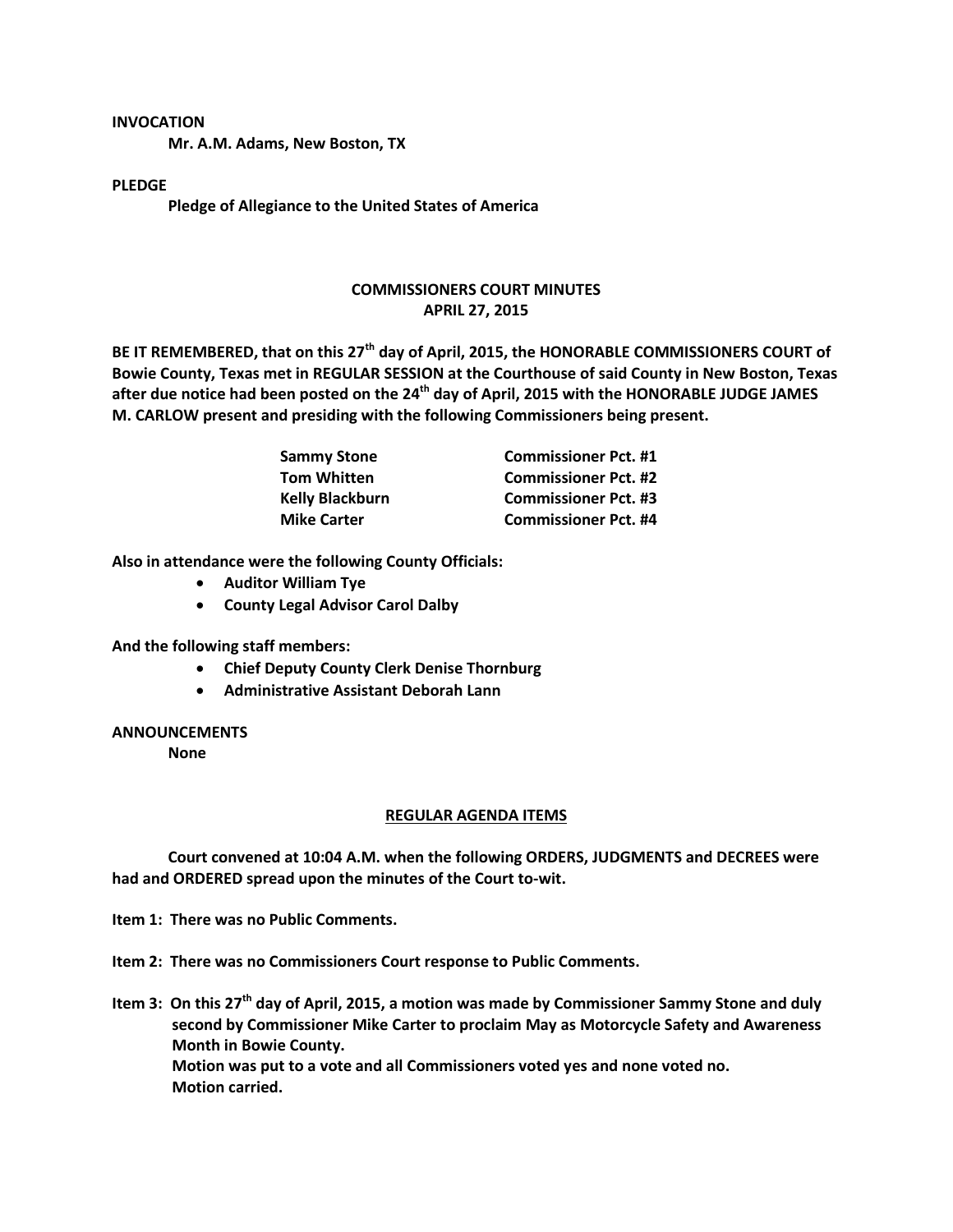- **Item 4: On this 27th day of April, 2015, a motion was made by Commissioner Mike Carter and duly second by Commissioner Tom Whitten to reappoint Melford Pierce for a (2) two year term, to the Board of Directors of TexAmericas Center. Motion was put to a vote and all Commissioners voted yes and none voted no. Motion carried.**
- **Item 5: On this 27th day of April, 2015, a motion was made by Commissioner Sammy Stone and duly second by Commissioner Mike Carter to approve the Treasurer's Investment report as of March 31, 2015. Motion was put to a vote and all Commissioners voted yes and none voted no. Motion carried.**
- **Item 6: On this 27th day of April, 2015, a motion was made by Commissioner Kelly Blackburn and duly second by Commissioner Sammy Stone to approve the resolution requesting the resale of properties acquired by the Bowie Central Appraisal District. Motion was put to a vote and all Commissioners voted yes and none voted no. Motion carried.**
- **Item 7: On this 27th day of April, 2015, a motion was made by Commissioner Mike Carter and duly second by Commissioner Kelly Blackburn to give the Auditor and Treasurer's Office the authority to write the checks ahead of time for the Jury Pool and then approve them at the next Commissioners Court meeting. Motion was put to a vote and all Commissioners voted yes and none voted no. Motion carried.**
- **Item 8: On this 27th day of April, 2015, a motion was made by Commissioner Tom Whitten and duly second by Commissioner Kelly Blackburn to approve the budget for the Bi-State Justice Building. Motion was put to a vote and all Commissioners voted yes and none voted no. Motion carried.**
- **Item 9: On this 27th day of April, 2015, a motion was made by Commissioner Sammy Stone and duly second by Commissioner Mike Carter to approve the line item budget adjustments. Motion was put to a vote and all Commissioners voted yes and none voted no. Motion carried.**

**Item 10: On this 27th day of April, 2015, a motion was made by Commissioner Kelly Blackburn and duly second by Commissioner Mike Carter to pay the bills. Motion was put to a vote and all Commissioners voted yes and none voted no. Motion carried.**